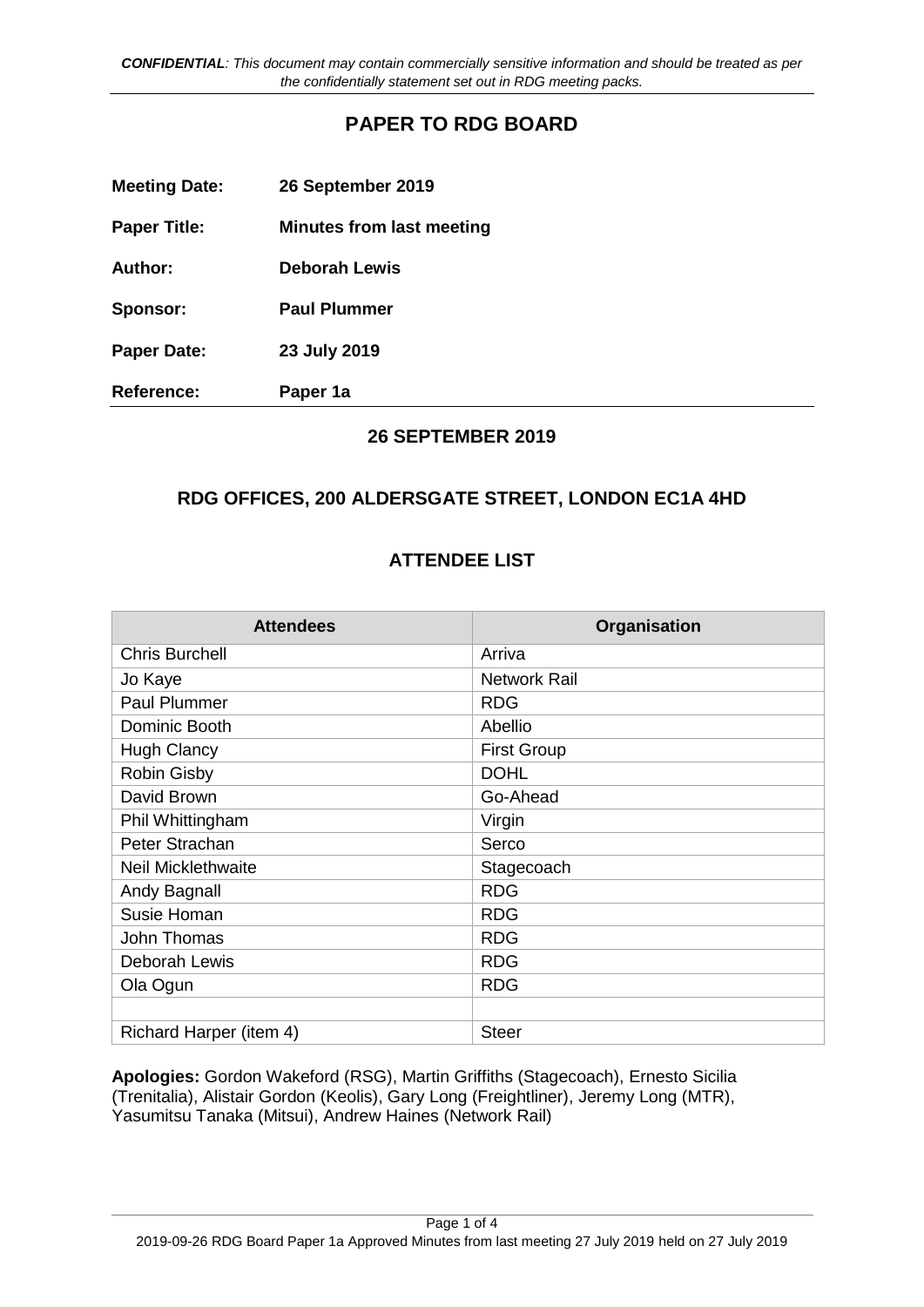Minutes of LAST Meeting

| Item No. | <b>Approval of record</b>                                                                                                                                                                                                                                                         |
|----------|-----------------------------------------------------------------------------------------------------------------------------------------------------------------------------------------------------------------------------------------------------------------------------------|
|          | Chris Burchell welcomed everyone to the meeting. The minutes were<br>accepted as a true and accurate record of the last meeting on 18 June 2019.<br>Regarding previous Board actions:<br>PP confirmed that HRDs will further develop the <b>People Plan</b> and<br>$\blacksquare$ |
| 1        | provide an update to September Board; RDG will seek to schedule the<br>next Rail Minister workforce roundtable for after that Board discussion.                                                                                                                                   |
|          | Bilateral discussions on RDG Member Survey results continue with<br>-<br>Board members and their reports, to return for further discussion at<br>RDG Board once completed.                                                                                                        |

| Chris Burchell confirmed that recruitment for Paul Plummer's successor as                                                                                                                                                                                                                                                                                                                                                                                                                                                                                                                                                                                                                                                   |
|-----------------------------------------------------------------------------------------------------------------------------------------------------------------------------------------------------------------------------------------------------------------------------------------------------------------------------------------------------------------------------------------------------------------------------------------------------------------------------------------------------------------------------------------------------------------------------------------------------------------------------------------------------------------------------------------------------------------------------|
| <b>RDG CEO</b> is on track, with second interviews planned for early August<br>PP noted the recent tragic fatalities at <b>Port Talbot</b> and the impact the incident<br>has had on staff. JK updated Board on the three concurrent investigations<br>ongoing, by BTP, RAIB and NR. An interim statement from the NR investigation<br>could be issued by end July. To address concerns about near misses, NR has<br>set up a task force looking at alternative ways of lineside working, the findings<br>of which will be shared with RDG Board. JK confirmed NR has engaged<br>with RMT, TSSA and Unite, but not specifically ASLEF. She expressed thanks<br>for the support from industry colleagues since the incident. |
|                                                                                                                                                                                                                                                                                                                                                                                                                                                                                                                                                                                                                                                                                                                             |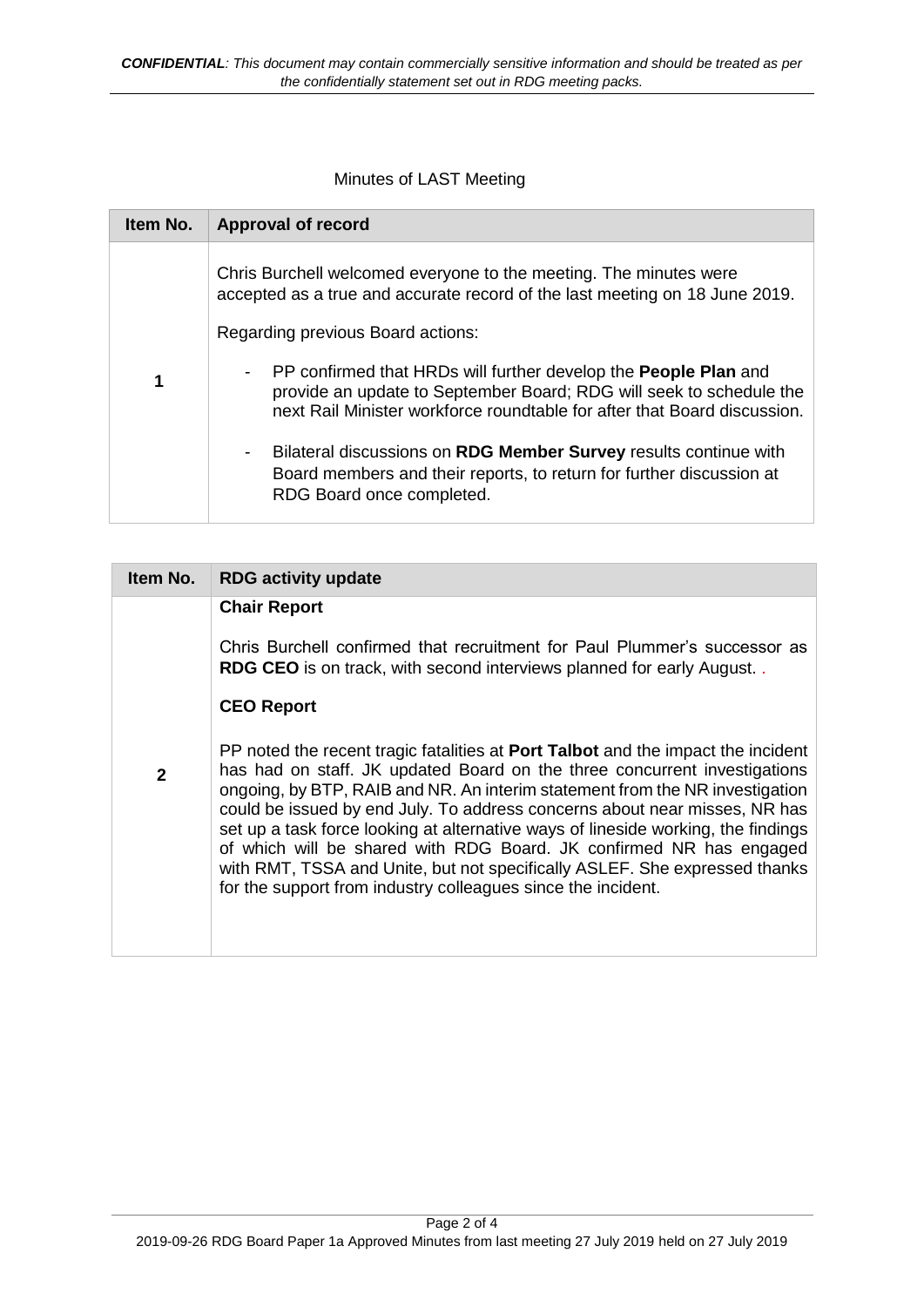| Item No. | <b>Tomorrow's Railway portfolio</b>                                                                                                                                                                                                                                                                                                                                                                                                                                                                                                                                                                                                                                                                                                                                                                                                                                                                                                                                                                                                                                                                                                                                                                                                           |                          |                       |
|----------|-----------------------------------------------------------------------------------------------------------------------------------------------------------------------------------------------------------------------------------------------------------------------------------------------------------------------------------------------------------------------------------------------------------------------------------------------------------------------------------------------------------------------------------------------------------------------------------------------------------------------------------------------------------------------------------------------------------------------------------------------------------------------------------------------------------------------------------------------------------------------------------------------------------------------------------------------------------------------------------------------------------------------------------------------------------------------------------------------------------------------------------------------------------------------------------------------------------------------------------------------|--------------------------|-----------------------|
| 3        | Mark Thurston (MT) updated Members on latest progress for HS2. Phase 1 is<br>well underway, and royal assent for phase 2A is expected by early 2020. The<br>benefits HS2 can bring to the North has helped to shift the media narrative<br>recently, following a period of negative press. HS2 also remains a high profile<br>issue politically, and will be a key issue for the incoming Transport<br>Secretary. Board agreed to give support through an agreed joint narrative on<br>HS2 and its clear benefits to the wider network and GB economy. Specifically,<br>Members can help counter the claim that HS2 funding should instead be<br>invested in the existing railway, by being clear on the social cost of that i.e.<br>huge amounts of disruption to passengers. The narrative should make clear<br>that a balance of investment is needed in both HS2 and the existing railway.<br>Regarding HS2 ticketing, MT confirmed work has focused largely on customer<br>experience and personalisation, and underlined the need for private operators<br>to bring commercial nous to ensure innovation in this space. Members agreed<br>MT can highlight that point to Keith Williams, in context of a progressive future<br>railway. |                          |                       |
| 1907.01  | RDG comms team to work with HS2 on agreed<br>joint industry narrative                                                                                                                                                                                                                                                                                                                                                                                                                                                                                                                                                                                                                                                                                                                                                                                                                                                                                                                                                                                                                                                                                                                                                                         | <b>RDG Comms</b><br>team | Septembe<br>r meeting |

| Item No. | Today's Railway portfolio                                                                                                                                                                                                                                                                                                                                                                                                                                                                                                                                                                                                                                                                                                                                                                                                                                                                                                                                                                                                                                                                                                                                                                               |                 |               |
|----------|---------------------------------------------------------------------------------------------------------------------------------------------------------------------------------------------------------------------------------------------------------------------------------------------------------------------------------------------------------------------------------------------------------------------------------------------------------------------------------------------------------------------------------------------------------------------------------------------------------------------------------------------------------------------------------------------------------------------------------------------------------------------------------------------------------------------------------------------------------------------------------------------------------------------------------------------------------------------------------------------------------------------------------------------------------------------------------------------------------------------------------------------------------------------------------------------------------|-----------------|---------------|
| 4        | There was extensive discussion of final proposals for a <b>Network Performance</b><br><b>Board</b> (NPB) to replace NTF. There was broad agreement that the NPB<br>should: begin as a small, senior group with an independent Chair; take a<br>national view but with clear line of sight to NR's Regional Boards to be able to<br>add value locally; offer best practice and oversight and ensure clear<br>accountability for improved punctuality, but not 'manage' performance; adopt<br>a flexible approach so local teams can be left to deliver improvements; avoid<br>bureaucracy as far as possible; and provide leadership for the industry in<br>behaviour change. Measurements of success will include better behaviours<br>and industry communication as well as improved performance. Members<br>agreed on the need to get started now, rather than trying to iron out every<br>potential wrinkle. PP will write to all Members with specific asks around<br>nominations for Chair and boards. JK will arrange for relevant NR personnel to<br>work with RDG on the Regional Boards proposal, which will be circulated to<br>members. A kick off meeting will be planned for early autumn. |                 |               |
| 1907.02  | JK to arrange for relevant NR personnel to work<br>with RDG on the Regional Boards proposal,<br>which will be circulated to members                                                                                                                                                                                                                                                                                                                                                                                                                                                                                                                                                                                                                                                                                                                                                                                                                                                                                                                                                                                                                                                                     | Jo Kaye         | Mid<br>August |
| 1907.03  | PP to write to each Member with specific asks<br>needed for NPB to get established                                                                                                                                                                                                                                                                                                                                                                                                                                                                                                                                                                                                                                                                                                                                                                                                                                                                                                                                                                                                                                                                                                                      | Paul<br>Plummer | End July      |